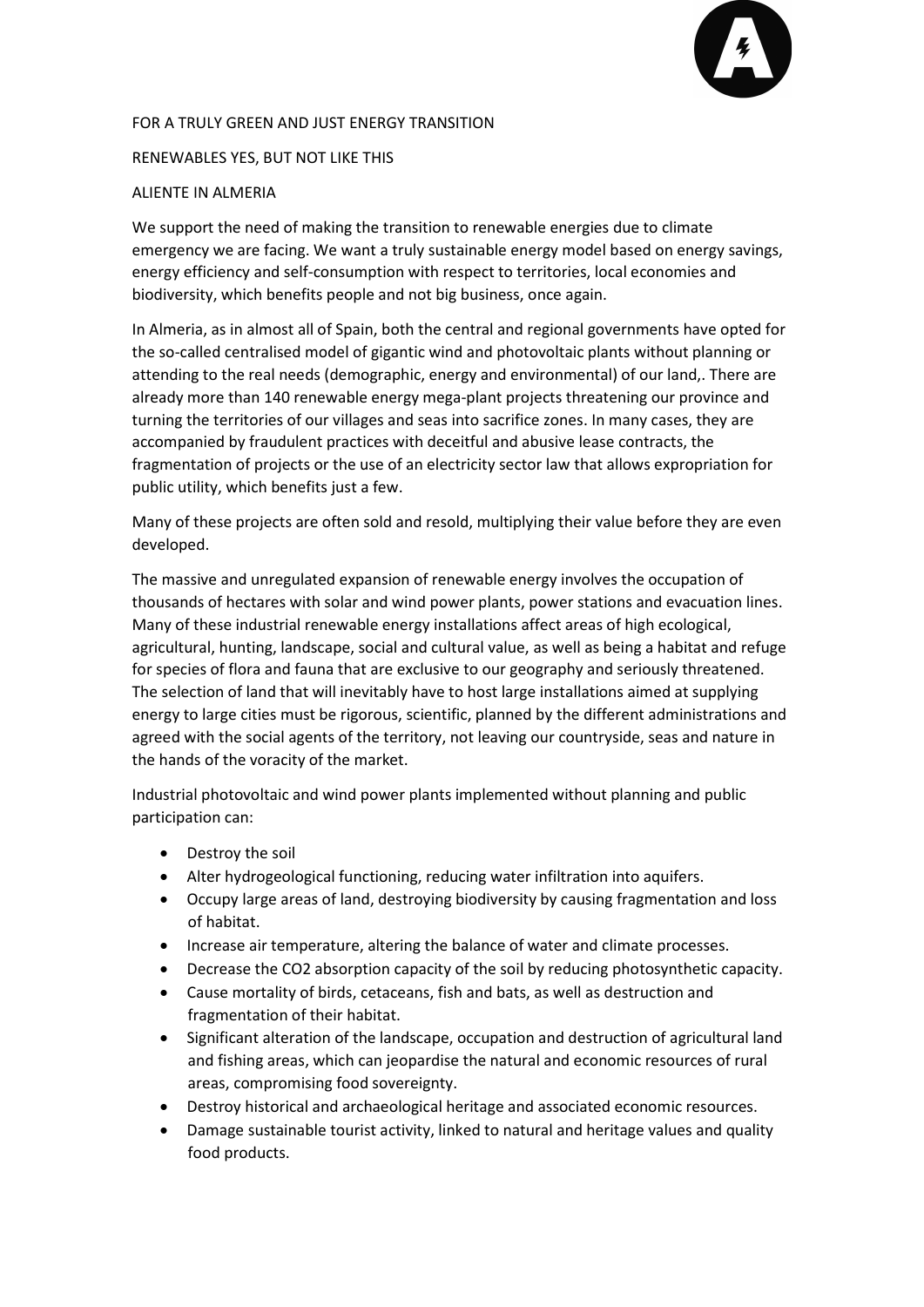

These industrial facilities hardly create stable jobs after their construction but destroy them in the agricultural, fishing and tourism sectors, further exacerbating the serious problems of depopulation, ageing and lack of community cohesion suffered by Almería. Companies take advantage of these aspects to speed up their projects, taking advantage of the reduced capacity for reaction, information and mobilisation in depopulated areas. The fewer people, the easier it is for them to do business. The Junta de Andalucía seems to have opted for the extractive development model of other times, by putting its population (emigration), its water (aquifers), and now its territory at the service of foreign interests. The province will be an energy colony of other territories, while our villages languish for lack of services, work and innovation and see their weak productive framework weakened even further.

In Almeria, there are more than 140 photovoltaic and wind power plants installed and planned and will occupy at least 45,000 hectares. In Andalusia there are projects presented for a total of 23 GW of photovoltaic power, when the national objectives for 2030 according to the PNIEC are 39 GW. The photovoltaic power planned in Campo de Tabernas (Almeria) is equivalent to 5.4% of that planned for the whole of Spain by 2030.

There are plants planned throughout the province, concentrated in some of the most environmentally and heritage-valuable areas of Almeria, such as Campo de Tabernas and Lucainena de las Torres area, where macro photovoltaic projects threaten to destroy the landscape that supports environmentally friendly activities, or as in the case of the Mar de Agata offshore wind farm, near the Cabo de Gata Natural Park and Biosphere Reserve, which would contribute to increasing the loss of naturalness of this area, or the photovoltaic projects in the area around Los Millares site, which is in the process of being declared a World Heritage Site.

It is important for us to be clear that:

- By threatening biodiversity, we compromise health.
- By invading agricultural, livestock and fishing areas and directly punishing the primary sector, we put food sovereignty at risk.
- By aggressively altering the landscape, we lose an important part of the identity of our territories and jeopardise the local economy, which has been based for decades on sustainability.
- Industrial development practices have no positive impact on the social level, as we can see directly in the price of electricity.
- With the loss of the cultural value of rural areas, hollowed-out regions are cornered, encouraging depopulation and territorial and social inequality.

The distributed model, based on small installations, with self-consumption and energy communities, makes it possible to take advantage of the virtues of renewable energies and reduce their impacts, brings energy production closer to the points of consumption, enables the democratisation of energy and the reduction of energy poverty.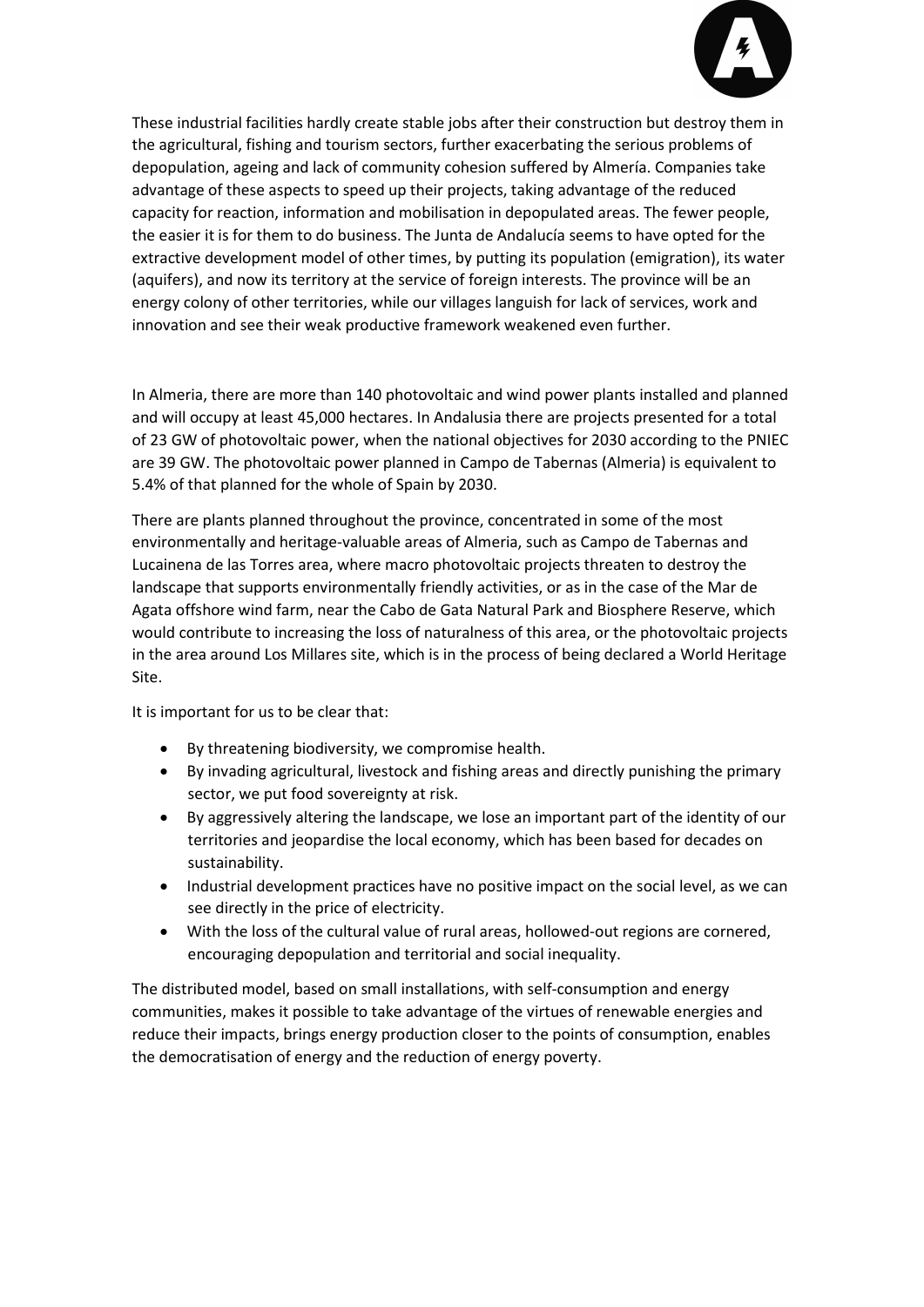

We denounce that:

- The energy transition in Spain and in Almeria is in the hands of private entities and corporations, driven by foreign investors. This is favouring a new speculative bubble that turns our territories into an extractive source of profits.
- There is no planning for the expansion of renewables, neither by the State nor by the Andalusian Regional Government. The policy is only concerned with the number of gigawatts of production and the creation of short-term jobs in order to sell short-term results. The selection of locations is left in the hands of developers who focus only on economic criteria, planning in areas close to high voltage grid feed points, and within these areas, in turn, on the cheapest land, to the serious detriment of local farmers, especially the youngest ones. Moreover, it is precisely these highly biodiverse soils that offer some of the last refuges for endangered bird species, not only in Europe, but in some cases even worldwide.
- If someone does not want to lease or sell their land, they are threatened or resort directly to an expropriation law inherited from the Franco regime.
- The public administrations, instead of providing rigorous information to neighbours and town councils, are tolerating fraudulent practices such as the fragmentation of projects, facilitating the violation of the protection of rural land provided for by law and usurping the town councils' urban planning powers. The Junta de Andalucía is defending industrial energy interests and forgetting the protection of the environment and the landscape.

Our proposal for a just energy transition is:

- 1. We propose a temporary halt of 6 months, which would mean the temporary suspension of authorisations for the production of electricity from renewable sources of more than 5MW, as well as their evacuation infrastructures which are being processed and are not linked to self-consumption or community energy projects. Also the ones that have not had real citizen participation, through a procedure of free prior informed consent and until a dialogue table is organised to reach an Energy Pact in Almeria. This dialogue table should be formed by the different actors linked to this problem. From ALIENTE in Almeria, we propose that at least by: UAL, EEZA/CSIC, CIEMAT, SEO/BirdLife, Ecologistas en Acción, GEM, ALIENTE, Plataforma Stop Parque Eólico Mar de Ágata, Plataforma Salvemos Campo de Tabernas, Plataforma para la Protección del Valle y la Vía Verde de Lucainena" and other local platforms fighting for the territory, Asociación Amigos de la Alcazaba, ASHAL, Sindicatos Agrarios and Cofradías de Pescadores.
- 2. Assess our capacity of energy saving.
- 3. Enhance energy efficiency strategies, rather than authorising and financing the construction of new generation plants, in line with the European directives of the Winter Package.
- 4. Use all the possibilities of renewables to promote self-consumption and energy communities.
- 5. Carry out land-use planning with citizen participation.
- 6. Ensure that public money is directed towards making energy a common good.
- 7. Preserve the natural environment, the primary sector and the landscape for future generations.